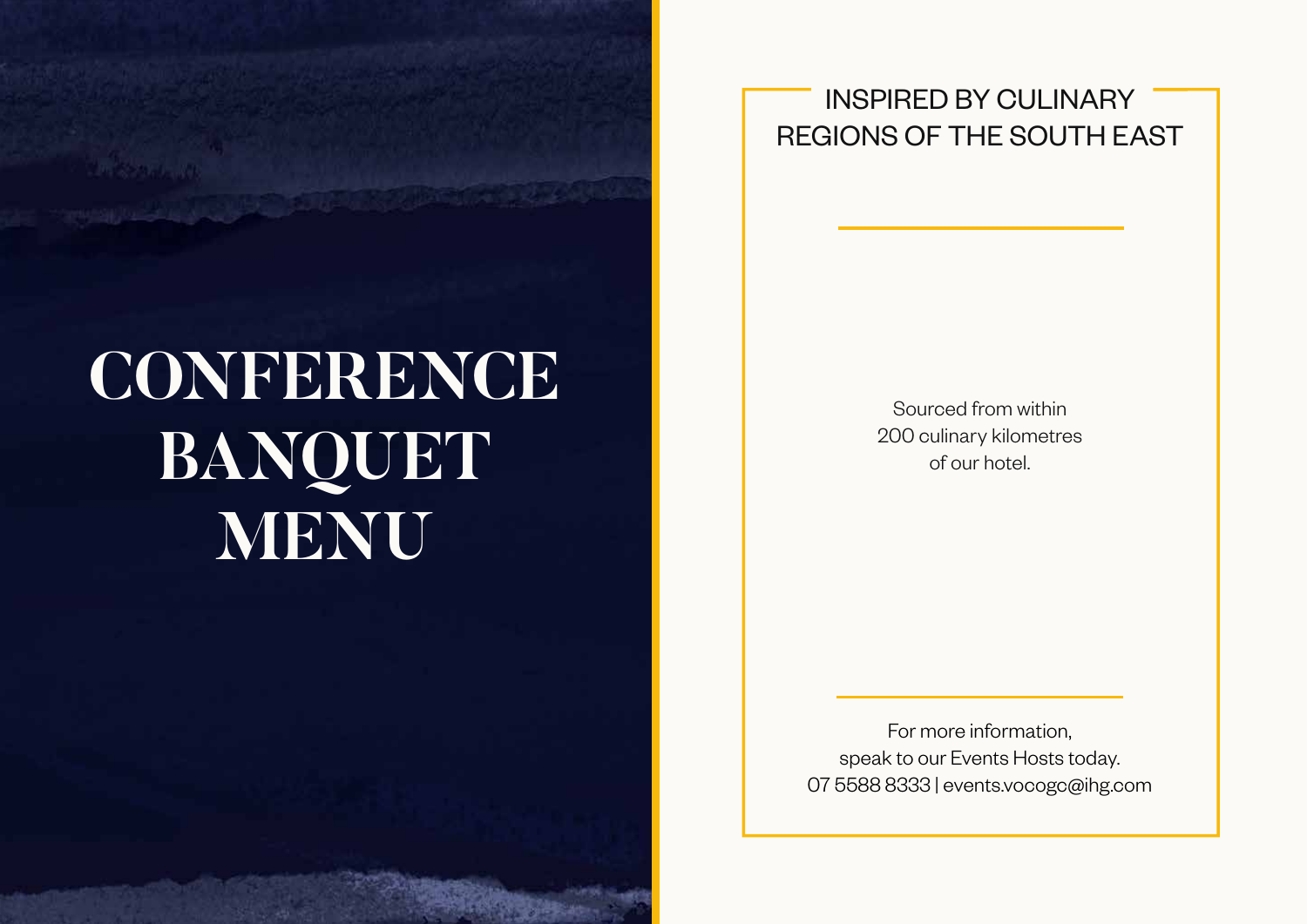



## BREAKFAST

## BUFFET BREAKFAST

\$39pp (minimum 20 guests)

Includes selection of chilled juice: orange, apple, pineapple. Freshly brewed tea and coffee.

Selection of natural and fruit infused Greek-style yoghurts. Farmhouse style Bircher Muesli. Sliced seasonal fruit and whole fruit. Bakery basket: croissants, Danish pastries, sweet muffins. Continental cold cuts, cherry tomatoes, sliced cheeses. Artisan loaves, condiments, preserves. Grilled Canadian bacon. Honey chicken chipolatas. Sautéed small field mushrooms. Grilled tomatoes, Provencal crust. Crispy hash browns. Scrambled eggs finished with cream and parsley.

> ADDITIONAL ITEMS \$5pp Smoked salmon.

Pancakes, maple syrup, cream. Waffles, chocolate sauce, cream. Eggs Benedict station.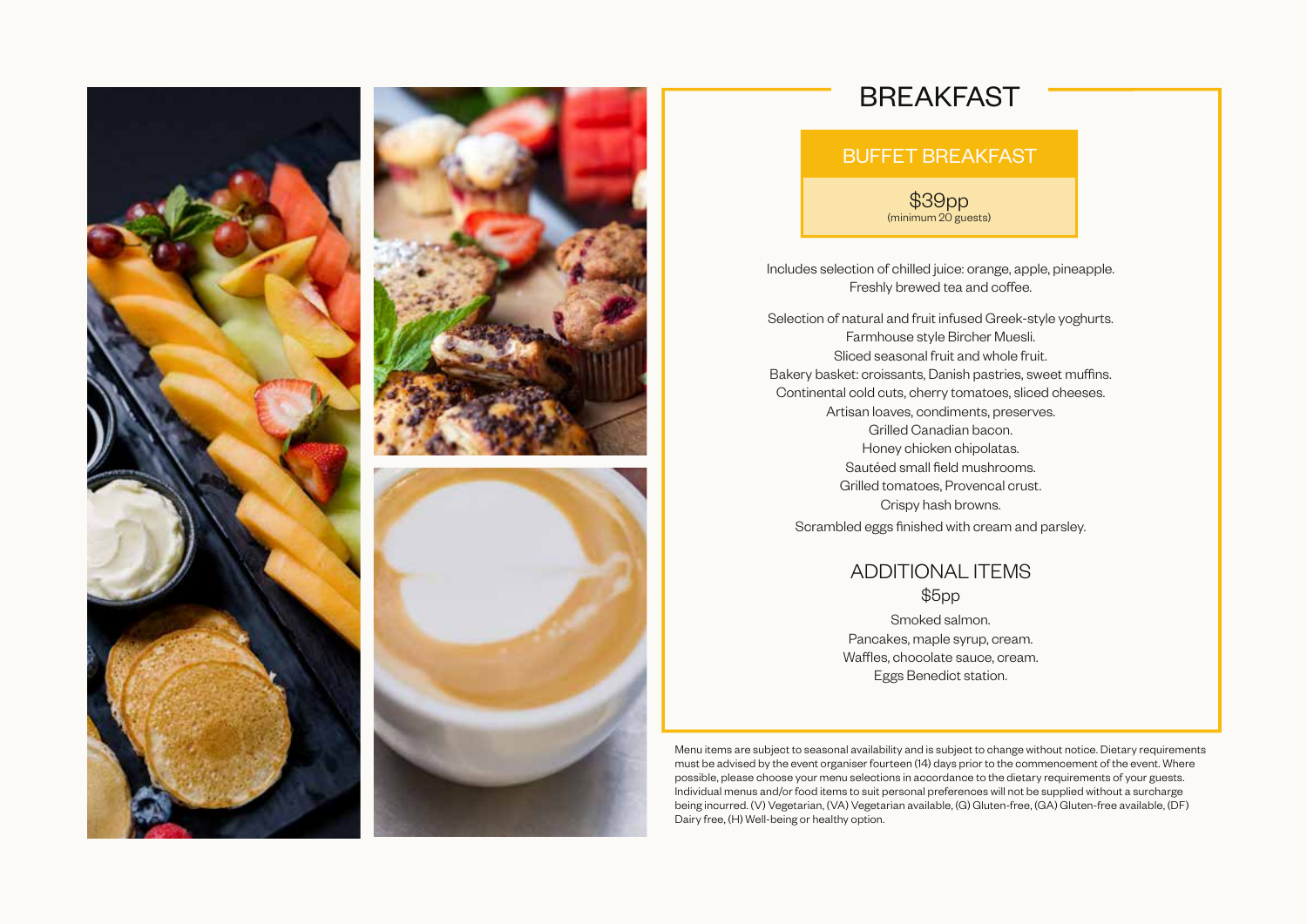## COCKTAIL FOOD

## CANAPÉ PACKAGES

1 Hour Service (minimum 25 guests) \$32pp Select: 2 cold items & 2 hot items Includes: 1 Chef's selected dessert canapé

2 Hours Service (minimum 25 guests) \$42pp Select: 3 cold items & 3 hot items Includes: 1 Chef's selected dessert canapé

Menu items are subject to seasonal availability and is subject to change without notice. Dietary requirements must be advised by the event organiser fourteen (14) days prior to the commencement of the event. Where possible, please choose your menu selections in accordance to the dietary requirements of your guests. Individual menus and/or food items to suit personal preferences will not be supplied without a surcharge being incurred. (V) Vegetarian, (VA) Vegetarian available, (G) Gluten-free, (GA) Gluten-free available, (DF) Dairy free, (H) Well-being or healthy option.

## COLD CANAPÉS

Thai beef salad, spicy nam jim sauce [GF] [DF]. Roasted lamb rump, couscous, raita. Herbed ricotta, sun-dried tomato en croute [V]. Smoked salmon, crème fraiche, salmon pearls, toasted rye bread. Double brie, prosciutto, truffle tapenade. Avocado tartlet, coriander salsa, crab meat salad [DF]. Caprese skewer – cherry tomato, mozzarella, roasted olives [V] [GF].

## HOT CANAPÉS

Lamb madras samosas, mint chutney. Prawns on lemongrass skewer, sweet chilli jam [GF] [DF]. Chicken and spring onion skewer, caramelised soy sauce [DF]. Pumpkin arancini, truffle mayonnaise [V]. Crab cakes, nam jim dipping sauce [GF] [DF]. Vegetable and haloumi skewers, pesto [V] [GF]. Mini Wagyu beef pies, bush tomato relish. Panko king prawns, Japanese mayonnaise, BBQ sauce [DF]. Vegetable spring rolls, sweet chilli dipping sauce [V] [DF]. Chicken and beef satay skewers, spicy peanut dipping sauce [DF].

## UPGRADE TO SUBSTANTIAL CANAPÉS

(Available as an addition to your canapé package selection)

### \$6 pp per item

Bao bun, slow cooked pork belly, Sriracha sauce. Breaded reef fish, soft bun, tartare sauce [DF]. Mini Wagyu beef sliders. Shanghai noodles, pork belly, scallions [VA] [DF].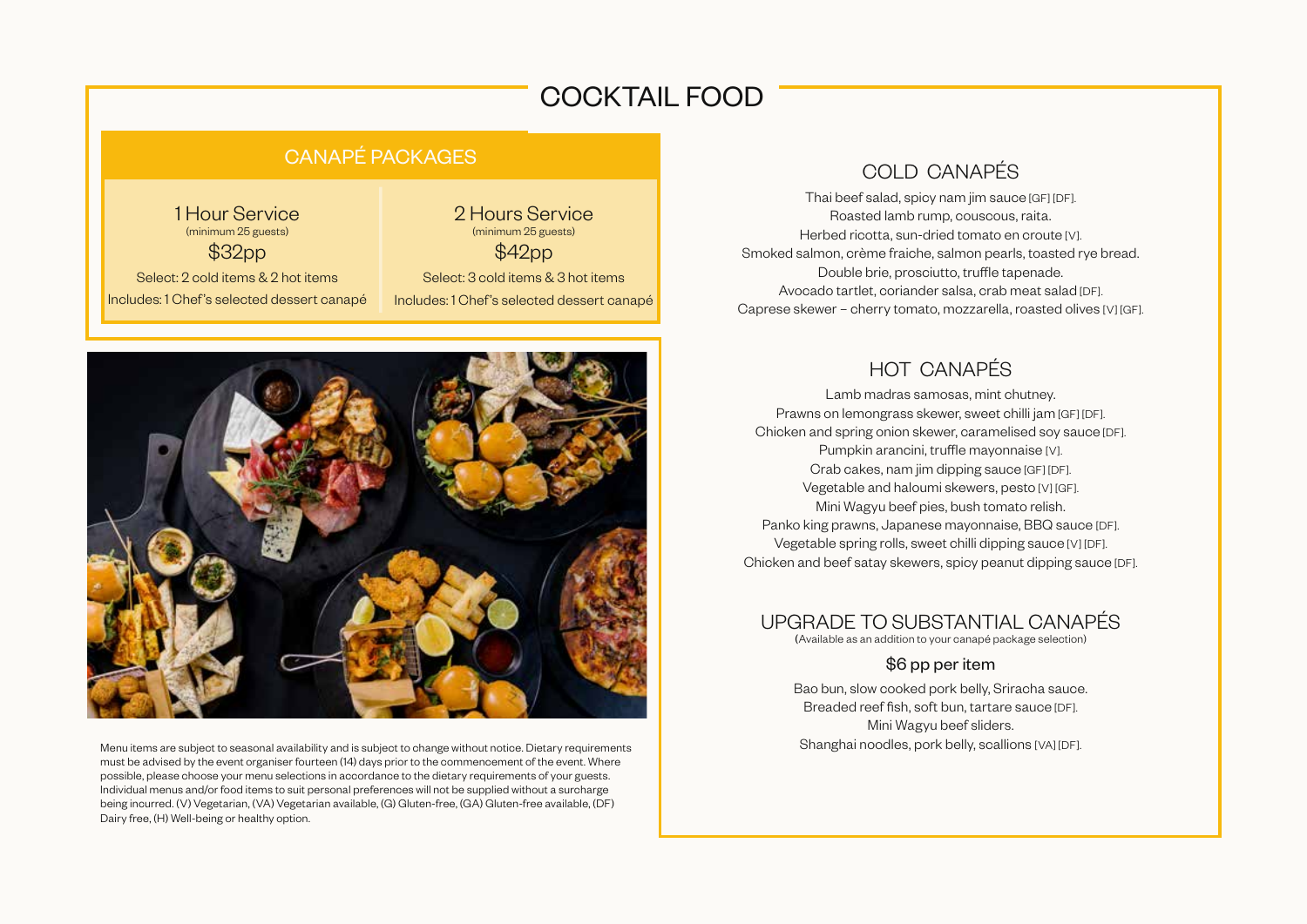## WORKING LUNCH

\$29pp (maximum 20guests)

#### MONDAY

#### The Gold Coast Hinterland

Spiced and chargrilled chicken wrap, mountain avocado and marinated fetta. Grilled vegetables with herbs and hummus, in a wrap. Mountain cheese selection, fig paste, grapes and toasted baguette. Frittata, dressed rocket, shaved parmesan. Chef's selection of sweet treats. Fresh sliced sub-tropical fruit plate.

#### **TUESDAY**

#### Northern Rivers

Spinach, Bangalow salumi and oven dried tomatos on Turkish loaf. Roasted chicken mayo 'sliders' garlic aioli. Charcuterie board, crostini, mustard and fruit chutney. Mediterranean inspired garden salad. Chef's selection of sweet treats. Fresh sliced fruit plate.

#### WEDNESDAY

#### The Scenic Rim

Beef pastrami and relish subs. Grilled Italian vegetables and hommus sliders. Local cheese selection, fig paste, grapes and toasted baguette. Shaved parma ham, melon, watercress and reduced balsamic. Chefs selection of sweet treats. Fresh sliced fruit plate.

## THURSDAY

#### The Darling Downs

Ciabatta, black forest ham, brie, house made chutney. Mezze selection, dips and grilled flat bread. Grilled chicken fillets, Thai spices, herbs and mild chilli. Cecil plains Chickpeas, tabouleh, lemon and olive oil salad. Chef 's selection of sweet treats. Fresh sliced fruit plate.

#### FRIDAY

#### The Northern Coastline

Panko fish wraps, cos lettuce, tartare sauce. Wholemeal wraps, raw vegetables, salad, hummus. Simple ham and cheese finger sandwiches. Quiche Lorraine. Chef 's selection of sweet treats. Fresh sliced fruit plate.

#### SATURDAY & SUNDAY Chef 's Selection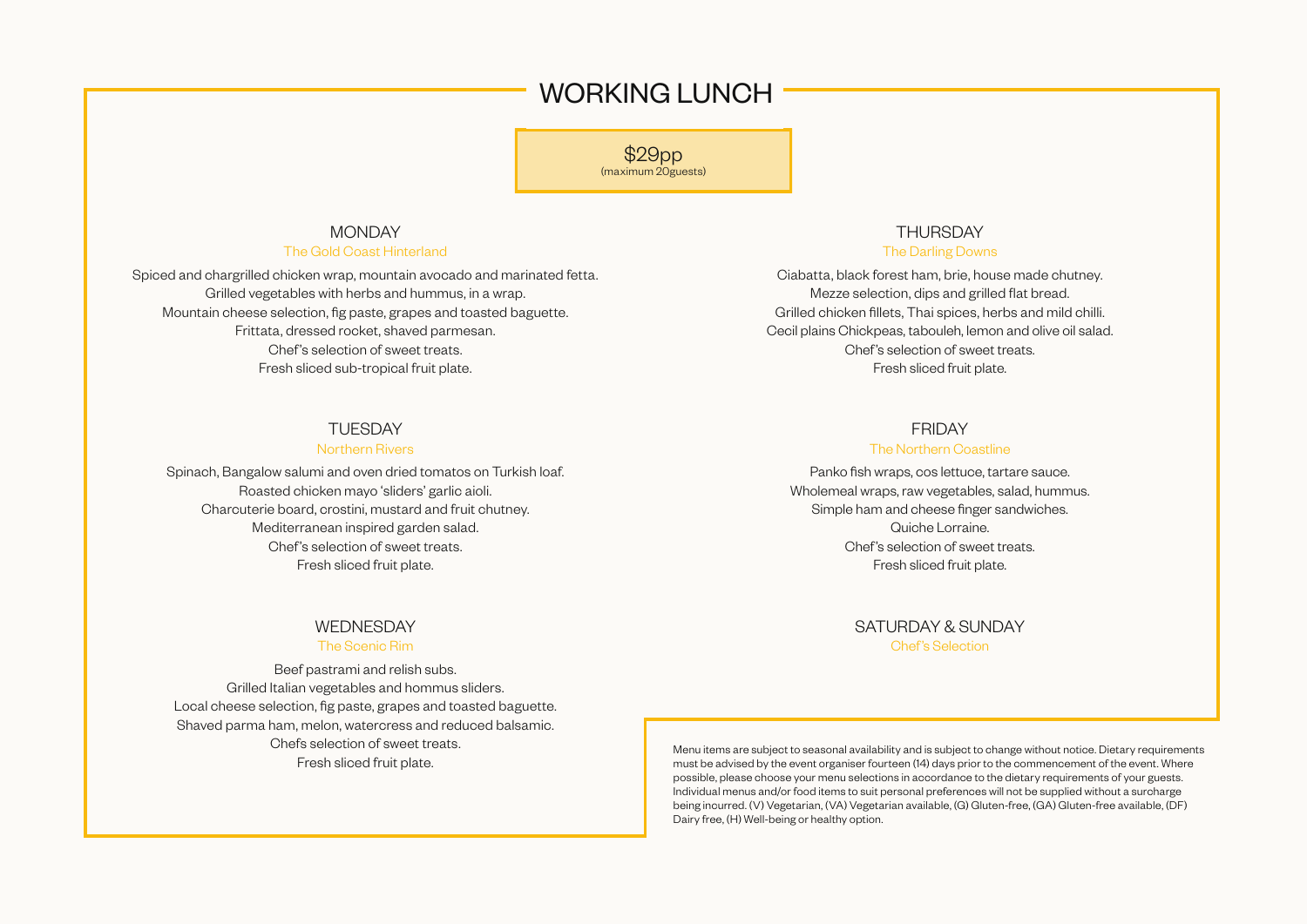## BUFFET LUNCH

\$39pp (minimum 20guests)

## MONDAY

#### The Gold Coast Hinterland

Roasted pumpkin, cous cous and toasted pine nut salad. Penne, semi dried tomatoes, rocket greens and pesto. Caesar Salad, MYO. Hinterland tomatoes, marinated bocconcini, reduced balsamic. Wok-fried egg noodles, beef fillet, ginger and spring onion. Canungra free range chicken in Memphis dry rub, BBQ sauce. Steamed vegetables, olive oil and black pepper. Chef's selection of sweet treats.

#### **TUESDAY**

#### Northern Rivers

New potatoes, poached eggs, mustard and scallions. Garden greens, sprouts and seeds. Sliced tomatoes, olive oil and sea salt. Riverina Wagyu beef burger station. Pasta carbonara, shaved parmesan, Bangalow pancetta. Beer battered fries, ailoi. Chef's selection of sweet treats.

#### WEDNESDAY

#### The Scenic Rim

Roasted carrot and beetroot salad with cashews. Watermelon, fetta and mint salad. Thai marinated steak salad, chilli and herbs. Dressed green beans, cherry tomatoes and pine nuts. Indian Milly Hill lamb curry, accompaniments. Egg and spring onion fried rice. Grilled corn with chilli sambal. Chef's selection of sweet treats.

#### THURSDAY The Darling Downs

Crispy slaw, craisons, olive oil and lemon. Sweet potato, ricotta and caramelised onions. Garden salad station. Chicken cacciatore, tomato sugo, basil and olives. Penne pasta, olive oil and herbs. Social house pizza selection. Cheese selection, grilled baguette. Chef's selection of sweet treats.

#### FRIDAY

#### The Northern Coastline

Salad nicoise, grilled sunshine coast tuna, olives and anchovies. Penne, semi dried tomatoes, rocket greens and pesto. Poached chicken salad, ranch dressing. Table tomatoes, marinated bocconcini, reduced balsamic. Wok-fried Mooloolaba prawn and spring onion fried rice. Crispy fried reef fish, lime mayonnaise. Beer battered steak fries. Chef 's selection of sweet treats.

> SATURDAY & SUNDAY Chef 's Selection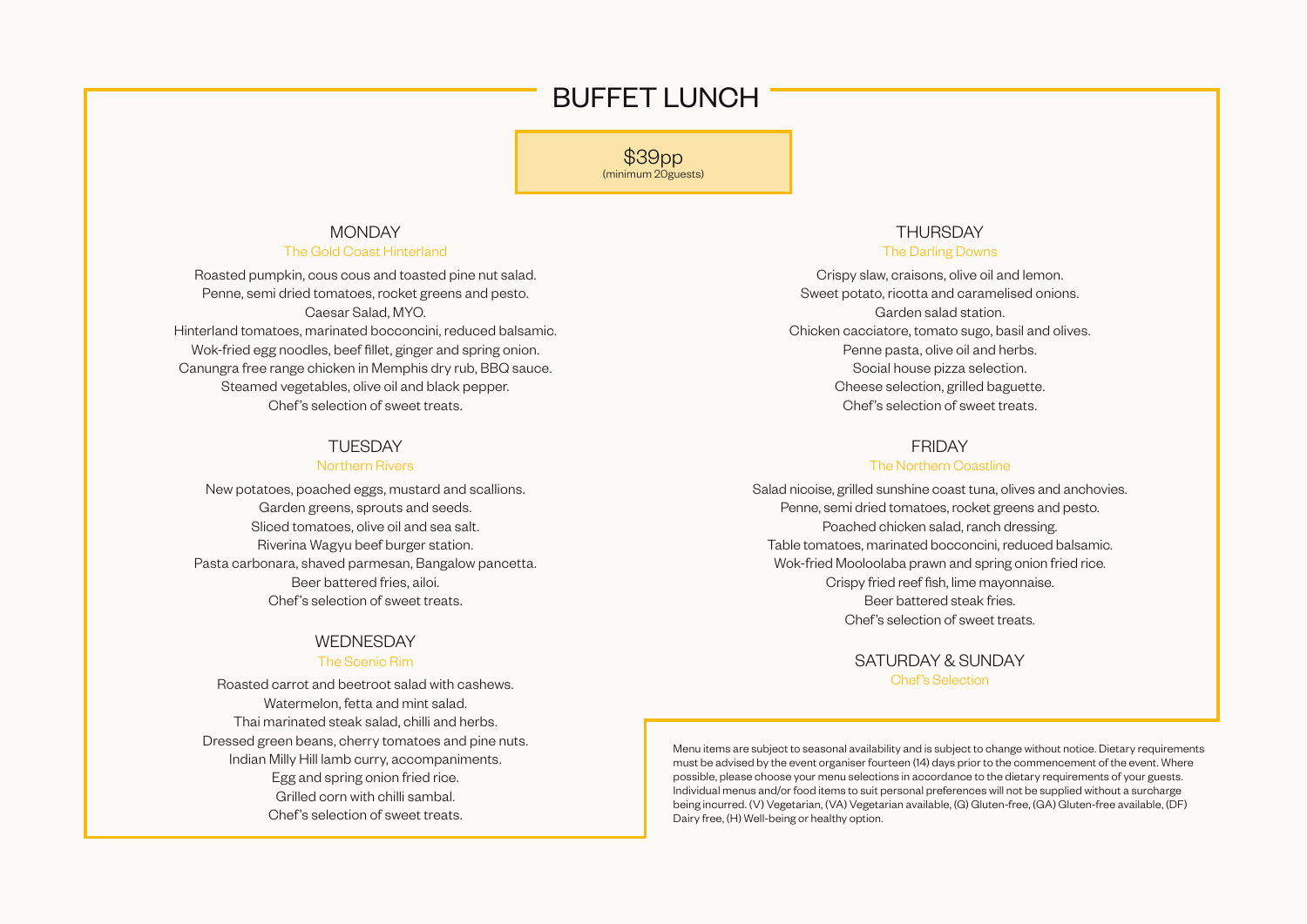## PLATED MENUS

## MENU OPTIONS

2 COURSE (minimum 20 guests)

\$59pp

3 COURSE (minimum 20 guests) \$69pp

Select an entrée, main and dessert Filtered coffee and gourmet teas included

## ENTRÉE

### COLD

Poached King prawns, pineapple, cucumber, toasted coconut,rice wine vinaigrette [GF] [DF]. Seared tuna sashimi style, pickles, seasoned wakame, soy, wasabi Peking duck rice paper rolls, crispy shallots, hoisin dressing [GF]. Salad of grilled beef fillet, aromatic herbs, spring onion, dried chilli, fresh lime [GF] [DF]. Grilled chicken Caesar salad, baby gem lettuce, crispy Parma ham, Parmesan, poached egg, croutons, classic dressing [VA]. Caprese salad, fresh mozzarella, cherry tomatoes salad, fresh avocado, roasted olives, dressed rocket [H] [GF] [V].

#### **HOT**

Seared Atlantic salmon fillet, wilted fennel salad, cauliflower foam,lemon dressing [GF] [DF]. Seared Frenched double lamb cutlet, Greek salad, Persian feta, reduced balsamic dressing, extra virgin olive oil [GF]. Slow cooked pork belly, Japenese scallops, cauliflower purée, chorizo. Grilled haloumi, dukkha spices, smoked eggplant velvet, yoghurt, flatbread [GF] [V].

## MAIN

Twice cooked chicken breast, pancetta, thyme, grilled asparagus, roasted garlic, potato puree [GF]. Pan-roasted barramundi, sautéed baby potatoes, green beans, tomato-lime salsa [H] [GF] [DF]. Seared Atlantic salmon, asparagus, garlic pomme purée, salsa verde, stock reduction [GF]. Herb crusted loin of lamb, smoked eggplant, semi-dried tomatoes, spinach, lamb jus [DF]. Grain-fed beef fillet, crispy potato rosti, sautéed English spinach, pink peppercorn jus [GF]. Roasted field mushroom risotto, grilled asparagus spears, roquette greens, truffle dressing [GF]. Pasta penne, roquette, grilled pumpkin, Labneh, olive oil.

## **DESSERT**

Banoffee caramel tart, double cream. Pavlova roulade, passionfruit curd, mango coulis [G]. New York style baked cheesecake, berries, chocolate shards. Australian cheese selection, oat cakes, quince.

## CELEBRATION CAKE

Cut and served with berry coulis and double cream. (minimum 2 courses. Cake to be provided by client)

\$3pp

Cut & served on platters

\$2.50pp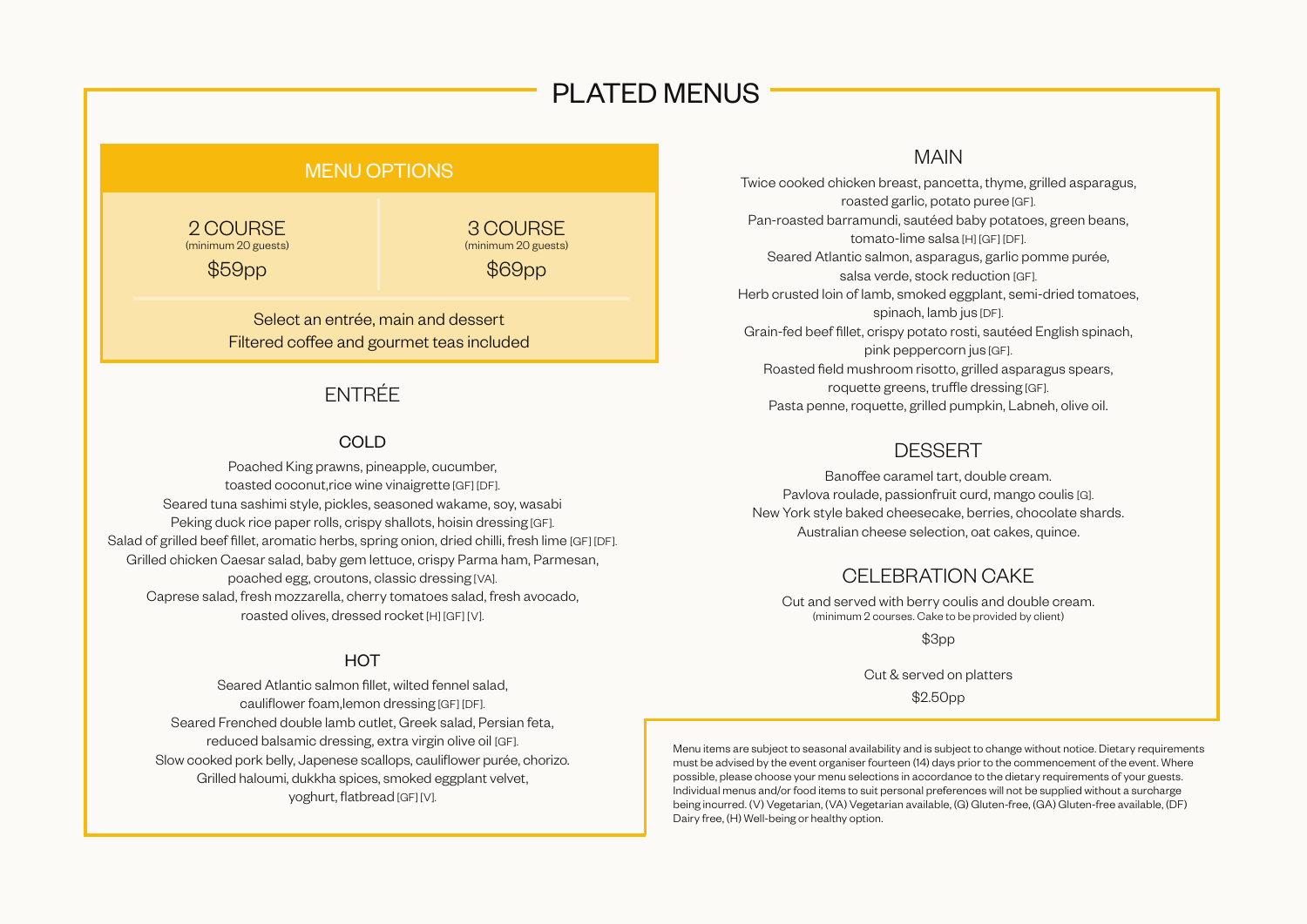## BUFFET MENU

## SILVER BUFFET GOLD BUFFET

\$59pp (minimum 30guests)

## COLD SELECTION

Garden salad station, roquette, mesclun greens [GF]. Salad of roasted cocktail potatoes, thyme oil, capers [GF]. Penne, semi-dried tomatoes, roquette, pesto. Dressed green beans, cherry tomatoes, pine nuts. Hummus, tabbouleh, toasted flat breads [V]. House-baked frittata, dressed roquette, Parmesan vegetable crudités, ricotta, herb dip [V] [GF].

## HOT SELECTION

Indian lamb curry, accompaniments, pappadums [DF]. BBQ chicken in Memphis dry rub, BBQ sauce [DF]. Slow cooked pork loin, summer fruit chutney, sage, jus [GF] [DF].

## ACCOMPANIMENTS

Steamed seasonal vegetables, garlic chips, olive oil. Hand cut potato wedges, truffle oil, parmesan. Steamed rice.

## **DESSERT**

Chef's selection of sweet treats. Freshly sliced fruit platter.

\$64pp (minimum 30guests)

## COLD SELECTION

Hummus, tabbouleh, toasted flat breads [V] Roasted pumpkin, couscous, toasted pine nuts, ricotta BBQ fillet steak salad, aromatic herbs, spring onions, tamarind dressing [DF] Cherry tomatoes, basil, fresh mozzarella [V] [GF] Charcuterie Board, leg ham, salami, pastrami, crostini, mustard [DF] Shaved parma ham, melon, watercress, balsamic glaze [GF]

## HOT SELECTION

Steamed chicken, kaffir lime, mild chilli, green curry sauce [GF] [DF] Confit lamb shank ragout, roasted olive jus, semi sun-dried tomato Grain fed beef sirloin, wood-fire mushroom ragout and pan juices [GF]

## ACCOMPANIMENTS

Potato bake, crispy pancetta, Parmesan Steamed seasonal vegetables, garlic chips, olive oil Egg and spring onion fried rice

## **DESSERT**

Chef's selection of sweet treats Freshly sliced fruit platter Australian cheese selection

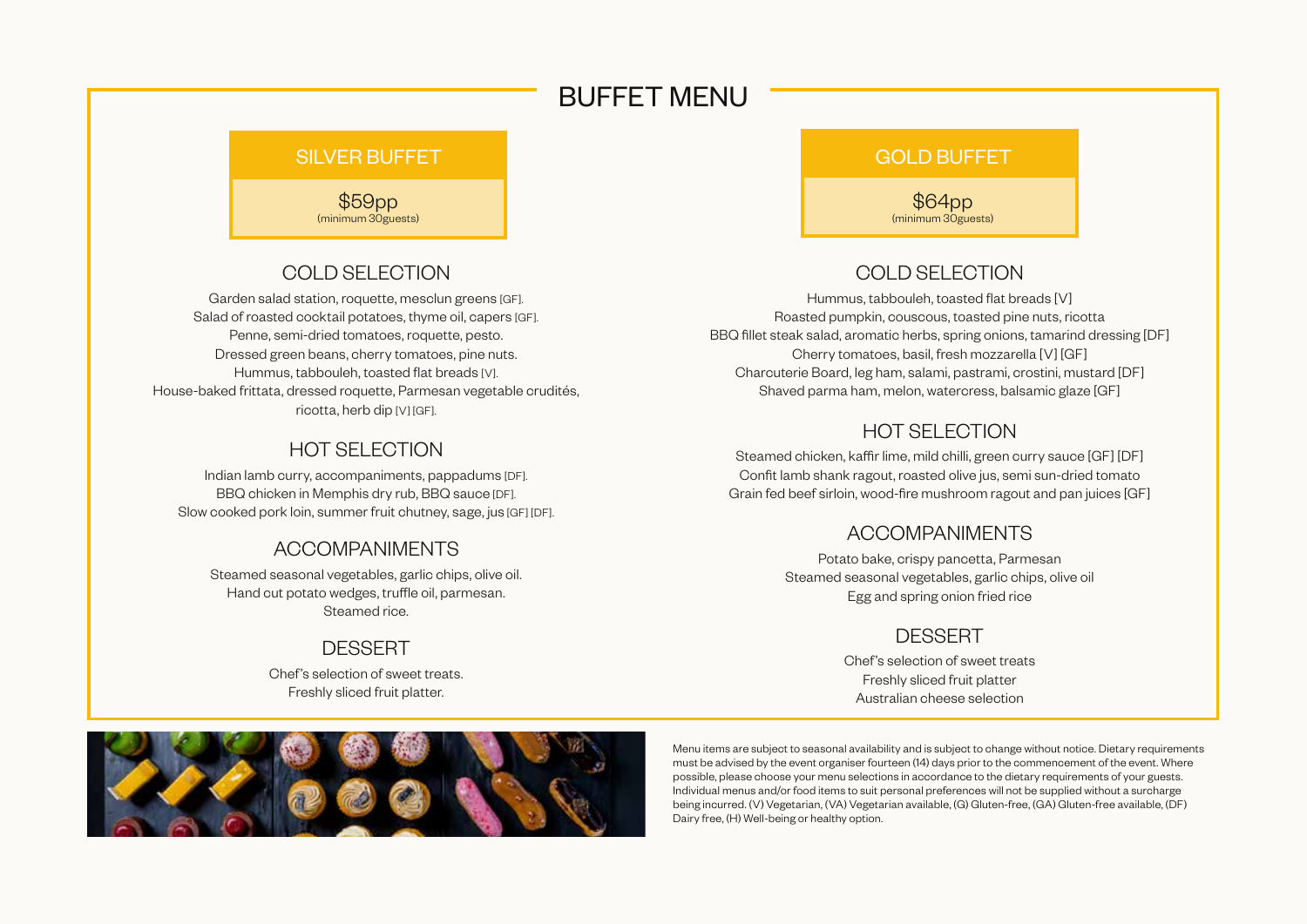## BBQ BUFFET

## LIVE COOKING STATIONS

\$79pp (minimum 30guests)

## COLD SELECTION

Make-your-own caesar salad. Crispy American slaw, dried cranberries. Salad of roasted cocktail potatoes, thyme oil, capers [GF]. Traditional Waldorf salad, toasted nuts, seeds [GF]. New potatoes, poached eggs, smoked salmon, chives [GF]. King or tiger prawns, lemon and cocktail sauce (seasonal).

## HOT SELECTION

(includes live cooking stations)

Lamb loin chops, garlic, thyme [GF]. Chicken skewers in Lebanese 7 spice [GF]. Grain fed beef sirloin 'minute steaks' [GF]. Smokey cheese kransky.

## ACCOMPANIMENTS

Corn on the cob, grilled with chilli Sambal. Steamed seasonal vegetables, garlic chips, olive oil. Hand cut potato wedges, truffle oil, Parmesan Baked cauliflower, cheese sauce, parmesan.

## **DESSERT**

Chef's selection of sweet treats. Freshly sliced fruit platter. Australian cheese selection.

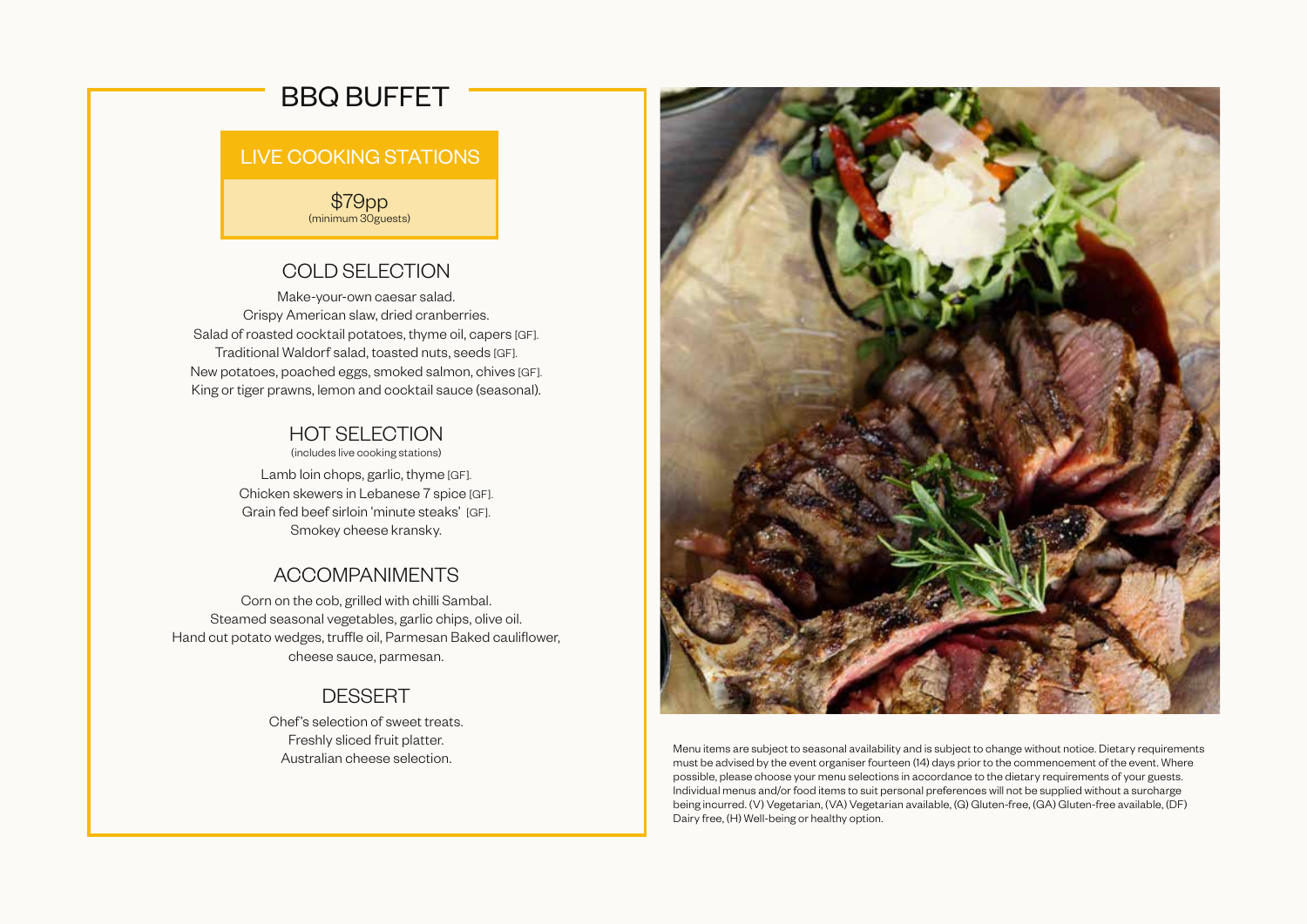## DRINK PACKAGES

When it's time to get social & celebrate, our drink packages can be easily added onto any event or function. Simply choose from either our house or premium drink packages.

## voco ESSENTIALS

Includes one; sparkling, white wine, red wine & beer from our house range.

> 1 hour \$20pp 2 hours \$30pp 3 hours \$40pp 4 hours Bar tab only

## voco DELUXE

Select from our premium range of sparkling, white white, red wine & beer.

> 1 hour \$40pp 2 hours \$50pp 3 hours \$60pp 4 hours Bar tab only

## Looking to impress your guests?

Spirits \$10pp

Mr Consistent

Non-alcoholic soft drinks & juice are complimentary with each package. (Mr Consistent Cocktail Selection must be purchased in addition to the Spirits package)